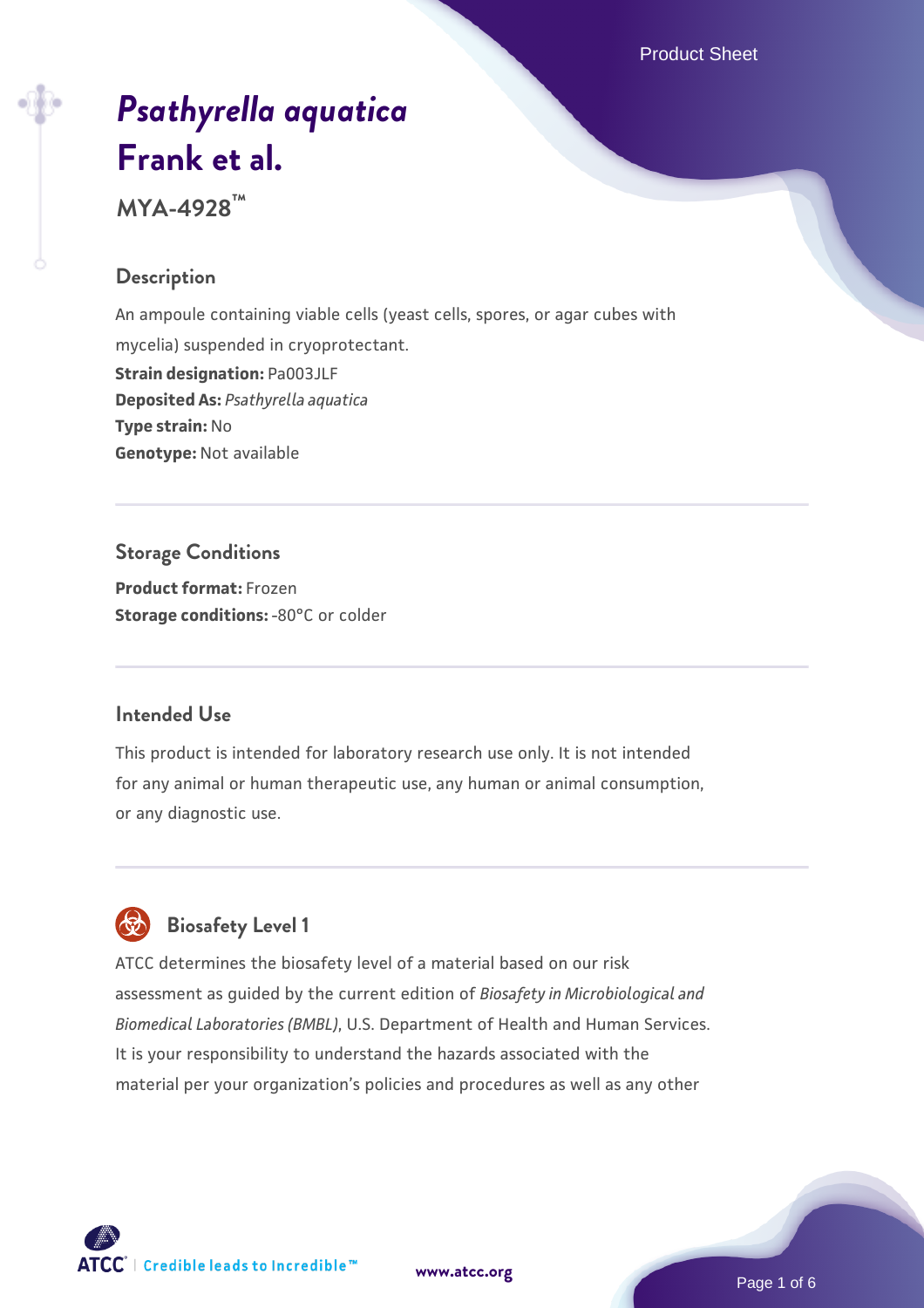applicable regulations as enforced by your local or national agencies.

ATCC highly recommends that appropriate personal protective equipment is always used when handling vials. For cultures that require storage in liquid nitrogen, it is important to note that some vials may leak when submersed in liquid nitrogen and will slowly fill with liquid nitrogen. Upon thawing, the conversion of the liquid nitrogen back to its gas phase may result in the vial exploding or blowing off its cap with dangerous force creating flying debris. Unless necessary, ATCC recommends that these cultures be stored in the vapor phase of liquid nitrogen rather than submersed in liquid nitrogen.

#### **Certificate of Analysis**

For batch-specific test results, refer to the applicable certificate of analysis that can be found at www.atcc.org.

#### **Growth Conditions**

**Medium:**  [ATCC Medium 200: YM agar or YM broth](https://www.atcc.org/-/media/product-assets/documents/microbial-media-formulations/2/0/0/atcc-medium-200.pdf?rev=ac40fd74dc13433a809367b0b9da30fc) [ATCC Medium 336: Potato dextrose agar \(PDA\)](https://www.atcc.org/-/media/product-assets/documents/microbial-media-formulations/3/3/6/atcc-medium-336.pdf?rev=d9160ad44d934cd8b65175461abbf3b9) **Temperature:** 20-25°C **Atmosphere:** Aerobic

#### **Handling Procedures**

**Frozen ampoules** packed in dry ice should either be thawed immediately or stored in liquid nitrogen. If liquid nitrogen storage facilities are not available,

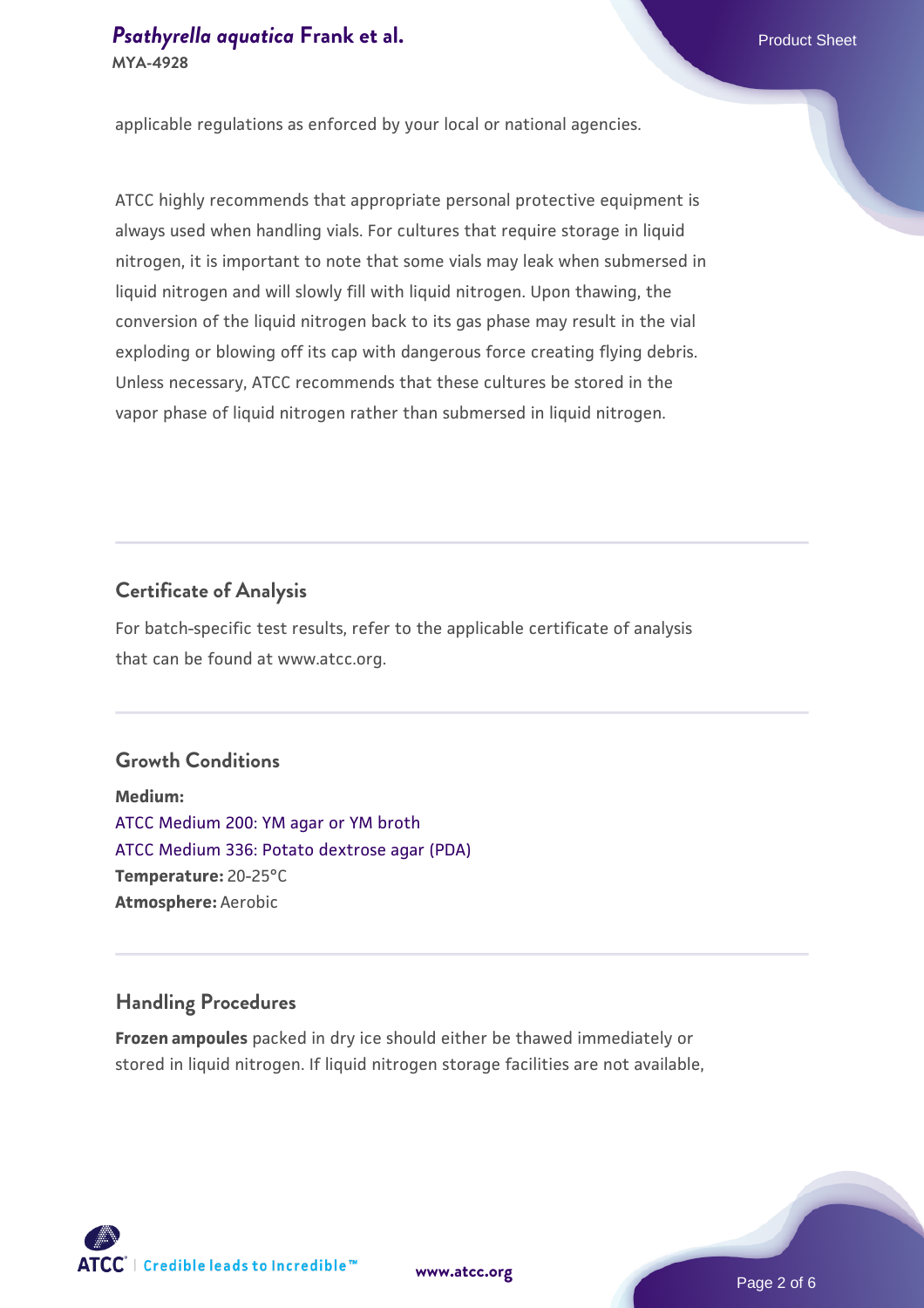frozen ampoules may be stored at or below -70°C for approximately one week. **Do not under any circumstance store frozen ampoules at refrigerator freezer temperatures (generally -20°C).** Storage of frozen material at this temperature will result in the death of the culture.

- 1. To thaw a frozen ampoule, place in a **25°C to 30°C** water bath, until just thawed (**approximately 5 minutes**). Immerse the ampoule just sufficient to cover the frozen material. Do not agitate the ampoule.
- 2. Immediately after thawing, wipe down ampoule with 70% ethanol and aseptically transfer at least 50 µL (or 2-3 agar cubes) of the content onto a plate or broth with medium recommended.
- 3. Incubate the inoculum/strain at the temperature and conditions recommended.
- 4. Inspect for growth of the inoculum/strain regularly. The sign of viability is noticeable typically after 4-5 days of incubation. However, the time necessary for significant growth will vary from strain to strain.

**Morphology:** On YM medium at 25°C after 7 days, mycelium white, velutinous, dense. Hyphae hyaline, guttulate, clamp connections present. Chlamydospores globose, hyaline, 10.5-16.5 X 10.5-13.5 µm.

#### **Notes**

Aquatic gilled mushroom.

Additional, updated information on this product may be available on the ATCC

® web site at www.atcc.org.

#### **Material Citation**

If use of this material results in a scientific publication, please cite the material in the following manner: *Psathyrella aquatica* Frank et al. (ATCC MYA-4928)

#### **References**

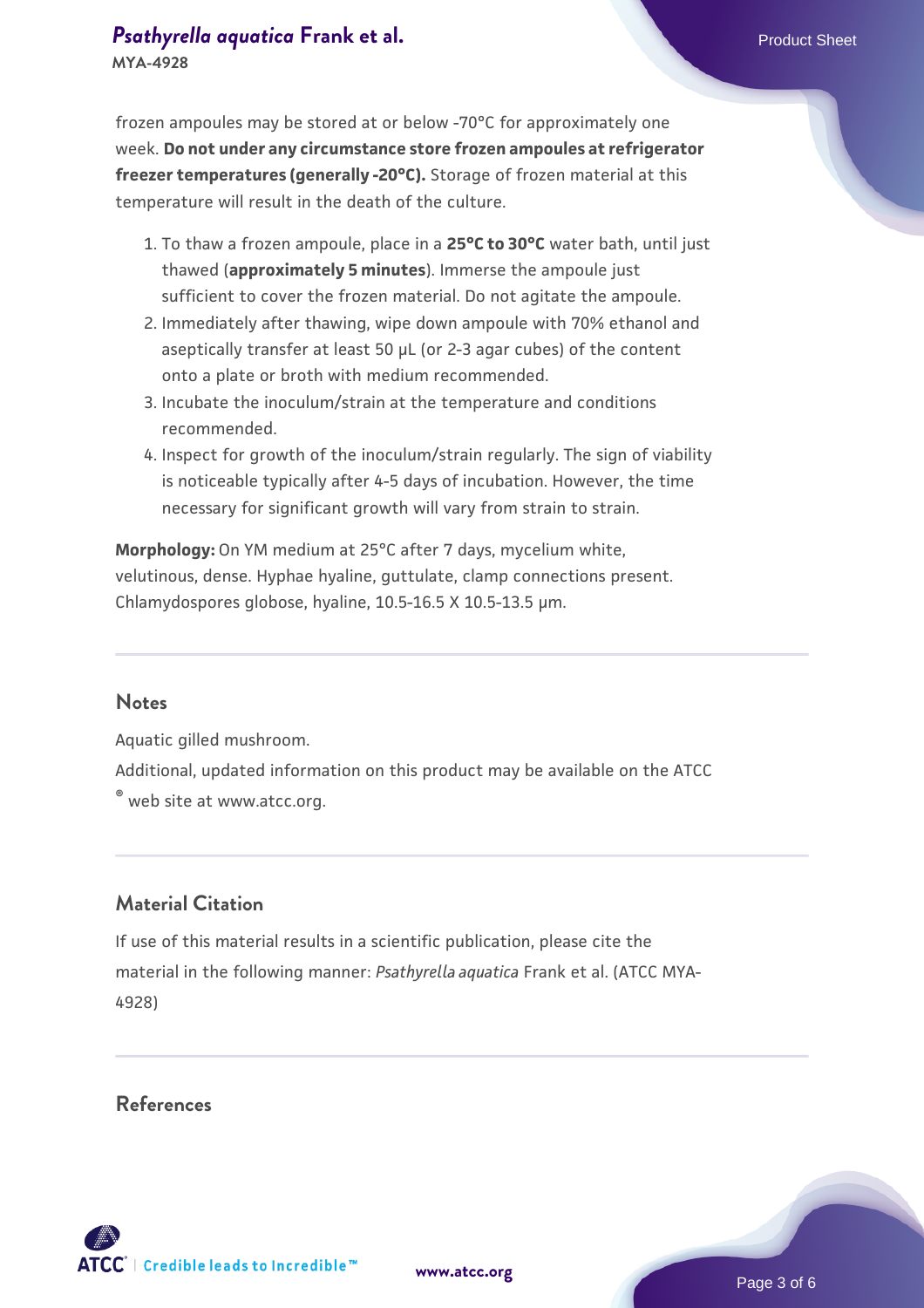#### **[Psathyrella aquatica](https://www.atcc.org/products/mya-4928) [Frank et al.](https://www.atcc.org/products/mya-4928)** Product Sheet **MYA-4928**

References and other information relating to this material are available at www.atcc.org.

#### **Warranty**

The product is provided 'AS IS' and the viability of ATCC® products is warranted for 30 days from the date of shipment, provided that the customer has stored and handled the product according to the information included on the product information sheet, website, and Certificate of Analysis. For living cultures, ATCC lists the media formulation and reagents that have been found to be effective for the product. While other unspecified media and reagents may also produce satisfactory results, a change in the ATCC and/or depositor-recommended protocols may affect the recovery, growth, and/or function of the product. If an alternative medium formulation or reagent is used, the ATCC warranty for viability is no longer valid. Except as expressly set forth herein, no other warranties of any kind are provided, express or implied, including, but not limited to, any implied warranties of merchantability, fitness for a particular purpose, manufacture according to cGMP standards, typicality, safety, accuracy, and/or noninfringement.

### **Disclaimers**

This product is intended for laboratory research use only. It is not intended for any animal or human therapeutic use, any human or animal consumption, or any diagnostic use. Any proposed commercial use is prohibited without a license from ATCC.

While ATCC uses reasonable efforts to include accurate and up-to-date information on this product sheet, ATCC makes no warranties or representations as to its accuracy. Citations from scientific literature and patents are provided for informational purposes only. ATCC does not warrant





Page 4 of 6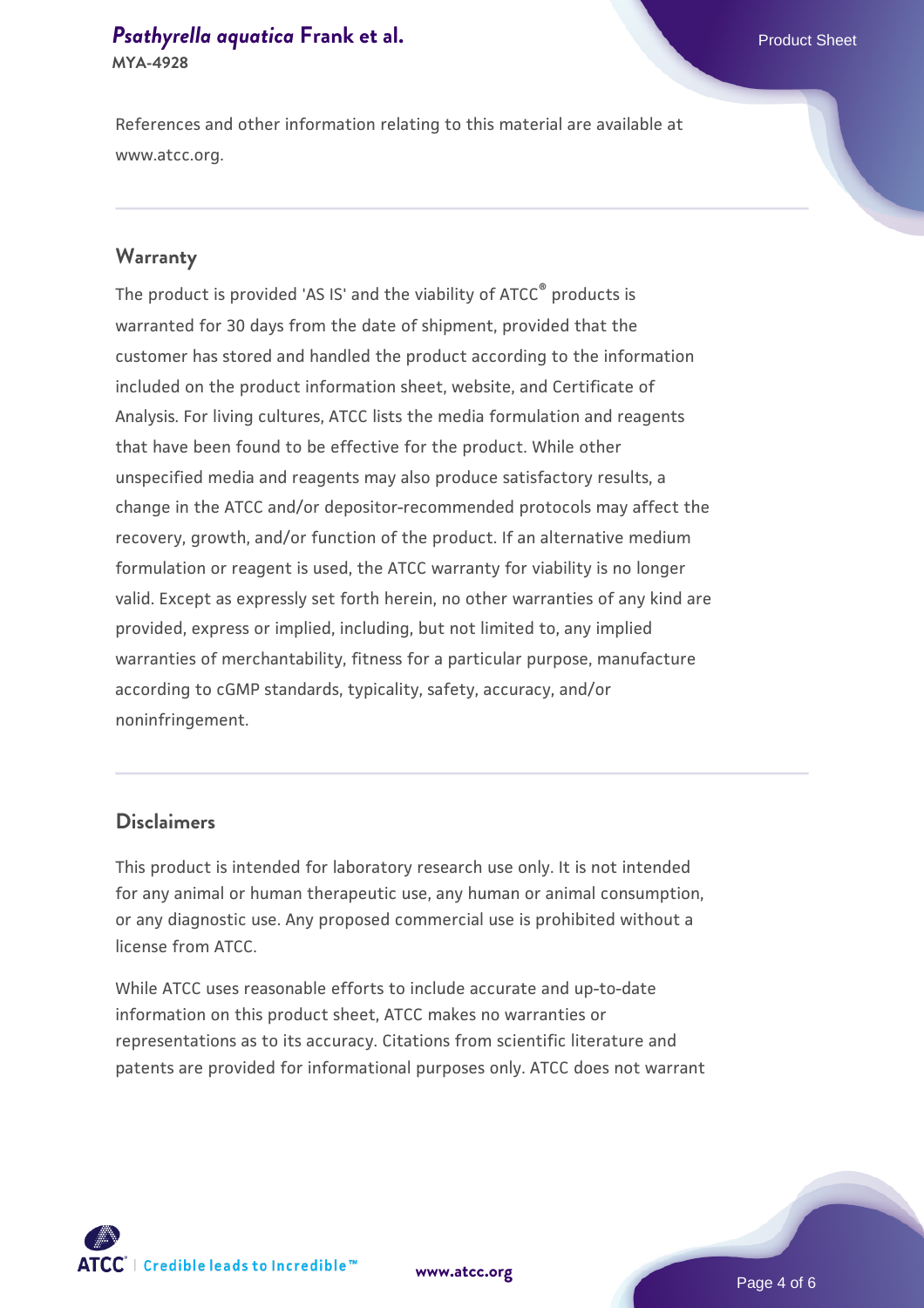that such information has been confirmed to be accurate or complete and the customer bears the sole responsibility of confirming the accuracy and completeness of any such information.

This product is sent on the condition that the customer is responsible for and assumes all risk and responsibility in connection with the receipt, handling, storage, disposal, and use of the ATCC product including without limitation taking all appropriate safety and handling precautions to minimize health or environmental risk. As a condition of receiving the material, the customer agrees that any activity undertaken with the ATCC product and any progeny or modifications will be conducted in compliance with all applicable laws, regulations, and guidelines. This product is provided 'AS IS' with no representations or warranties whatsoever except as expressly set forth herein and in no event shall ATCC, its parents, subsidiaries, directors, officers, agents, employees, assigns, successors, and affiliates be liable for indirect, special, incidental, or consequential damages of any kind in connection with or arising out of the customer's use of the product. While reasonable effort is made to ensure authenticity and reliability of materials on deposit, ATCC is not liable for damages arising from the misidentification or misrepresentation of such materials.

Please see the material transfer agreement (MTA) for further details regarding the use of this product. The MTA is available at www.atcc.org.

# **Copyright and Trademark Information**

© ATCC 2021. All rights reserved. ATCC is a registered trademark of the American Type Culture Collection.

## **Revision**

This information on this document was last updated on 2021-05-20

# **Contact Information**



**[www.atcc.org](http://www.atcc.org)**